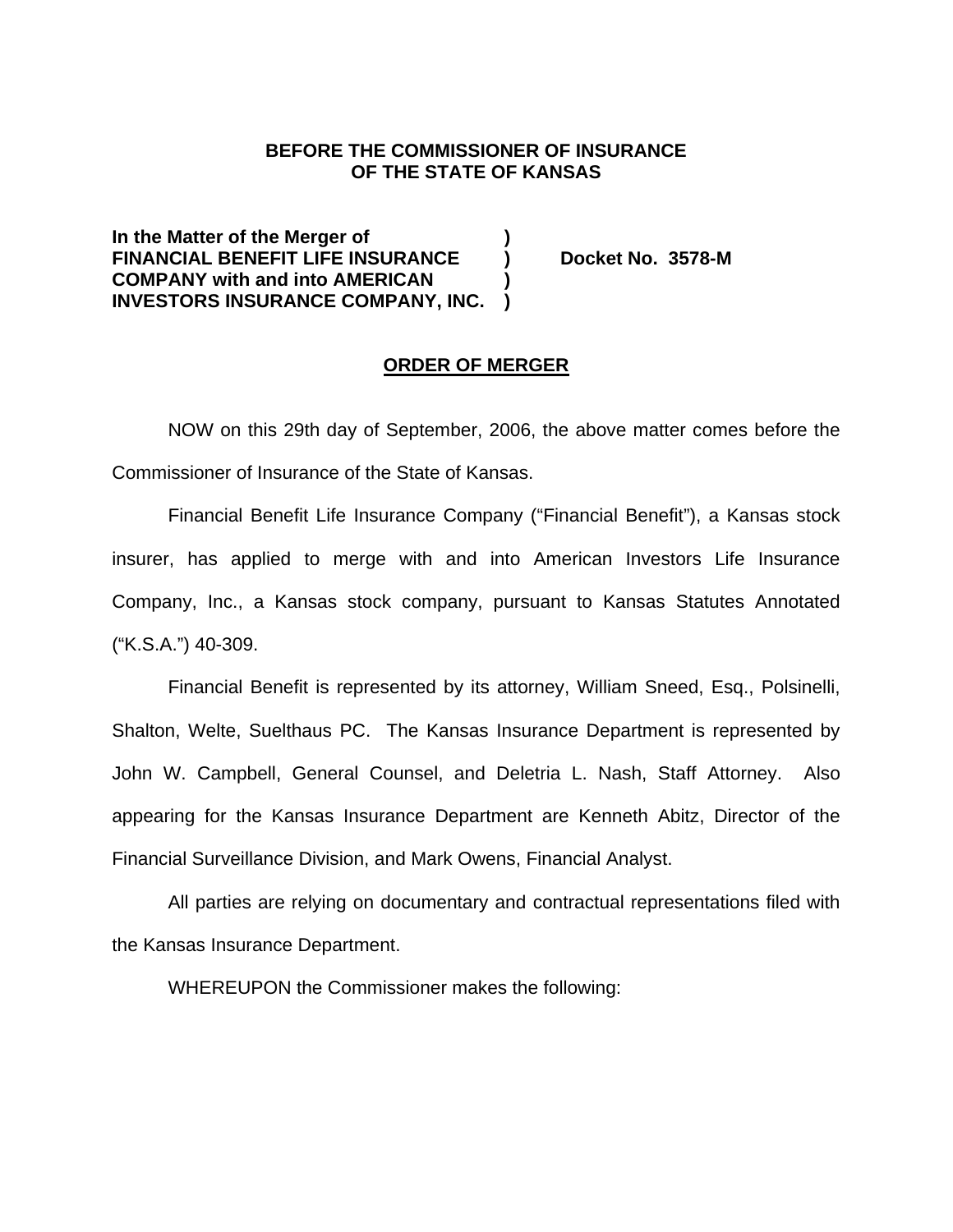### **Findings of Fact and Conclusions of Law**

1. Financial Benefit has submitted all necessary materials to the Kansas Insurance Department in connection with the proposed merger; and

2. The merger has been approved by unanimous consent of the sole stockholder of Financial Benefit.

# **IT IS THEREFORE ORDERED BY THE COMMISSIONER OF INSURANCE THAT:**

1. The merger of Financial Benefit Life Insurance Company with and into American Investors Insurance Company, Inc. is hereby approved pursuant to K.S.A. 40-309, provided that within sixty days of the date of this order, the merger is effected, and all appropriate documents are properly filed with this Department.

2. In conjunction with this order, the Kansas certificate of authority of Financial Benefit shall be cancelled by the Commissioner of Insurance of Kansas.

3. The Commissioner of Insurance retains jurisdiction over the subject matter of this proceeding and over the parties for the purpose of entering such further order or orders as may be deemed proper.

### **Notice of Right to Hearing or Appeal**

Financial Benefit Life Insurance Company is entitled to a hearing pursuant to K.S.A. § 77-537, the Kansas Administrative Procedure Act. If Financial Benefit desires a hearing, the company must file a written request for a hearing with:

> John W. Campbell, General Counsel Kansas Insurance Department 420 S.W. 9th Street Topeka, Kansas 66612.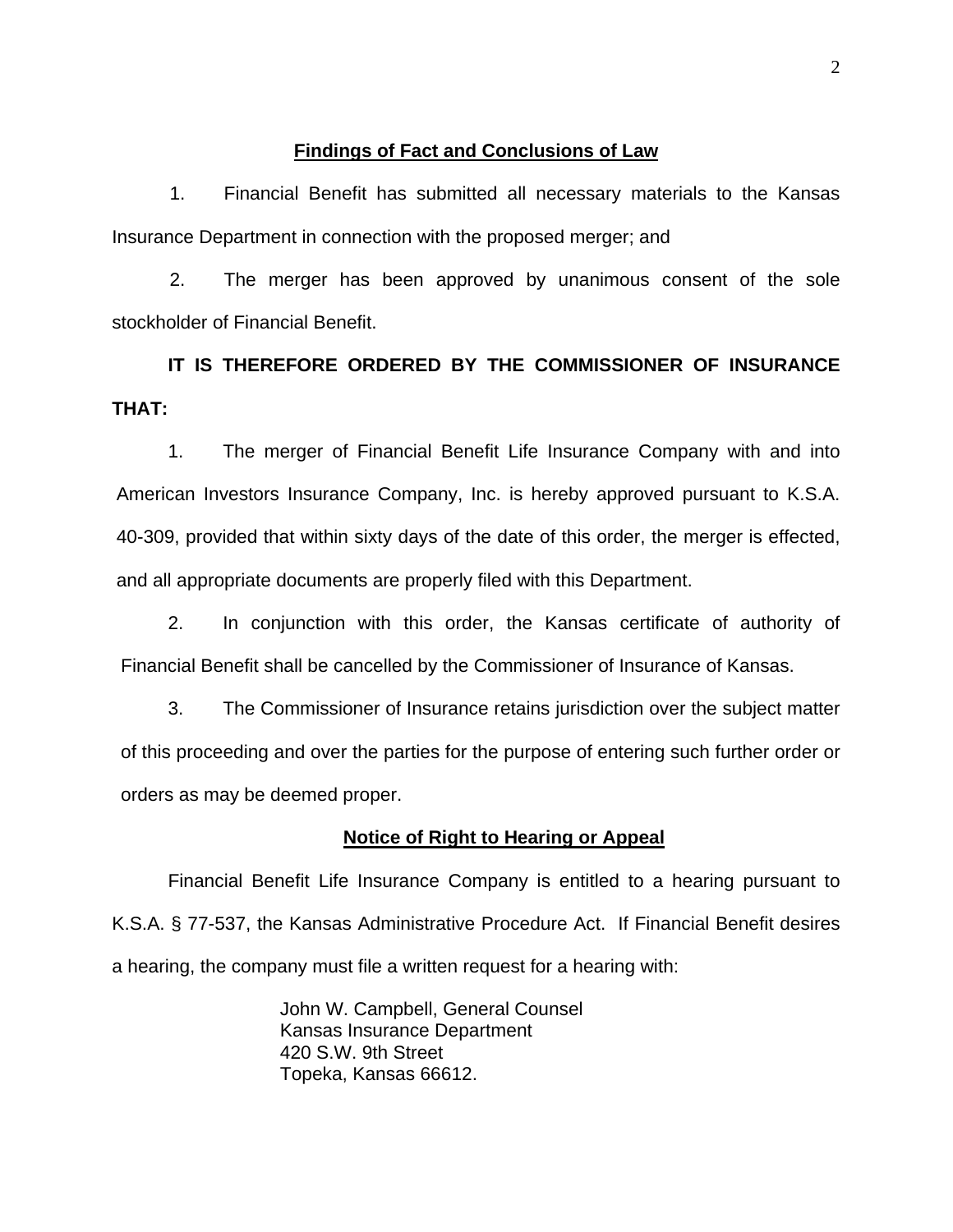This request must be filed within fifteen (15) days from the date of service of this Order. If Financial Benefit Life Insurance Company requests a hearing, the Kansas Insurance Department will notify the company of the time and place of the hearing and information on the procedures, right of representation, and other rights of parties relating to the conduct of the hearing, before commencement of same.

If a hearing is not requested in the time and manner stated above, this Order shall become effective as a Final Order upon the expiration of time for requesting a hearing, pursuant to K.S.A. § 77-613. In the event that Financial Benefit Life Insurance Company files a petition for judicial review, pursuant to K.S.A. § 77-613(e), the agency officer to be served on behalf of the Kansas Insurance Department is:

> John W. Campbell, General Counsel Kansas Insurance Department 420 S.W. 9th Street Topeka, Kansas 66612.

**IT IS SO ORDERED THIS \_29th\_\_th DAY OF \_September\_, 2006 IN THE CITY OF TOPEKA, COUNTY OF SHAWNEE, STATE OF KANSAS.** 



 \_/s/ Sandy Praeger\_\_\_\_\_\_\_\_\_\_\_\_\_\_\_\_\_\_\_\_\_ Sandy Praeger Commissioner of Insurance

BY:

 \_/s/ John W. Campbell\_\_\_\_\_\_\_\_\_\_\_\_\_\_\_\_\_ John W. Campbell General Counsel